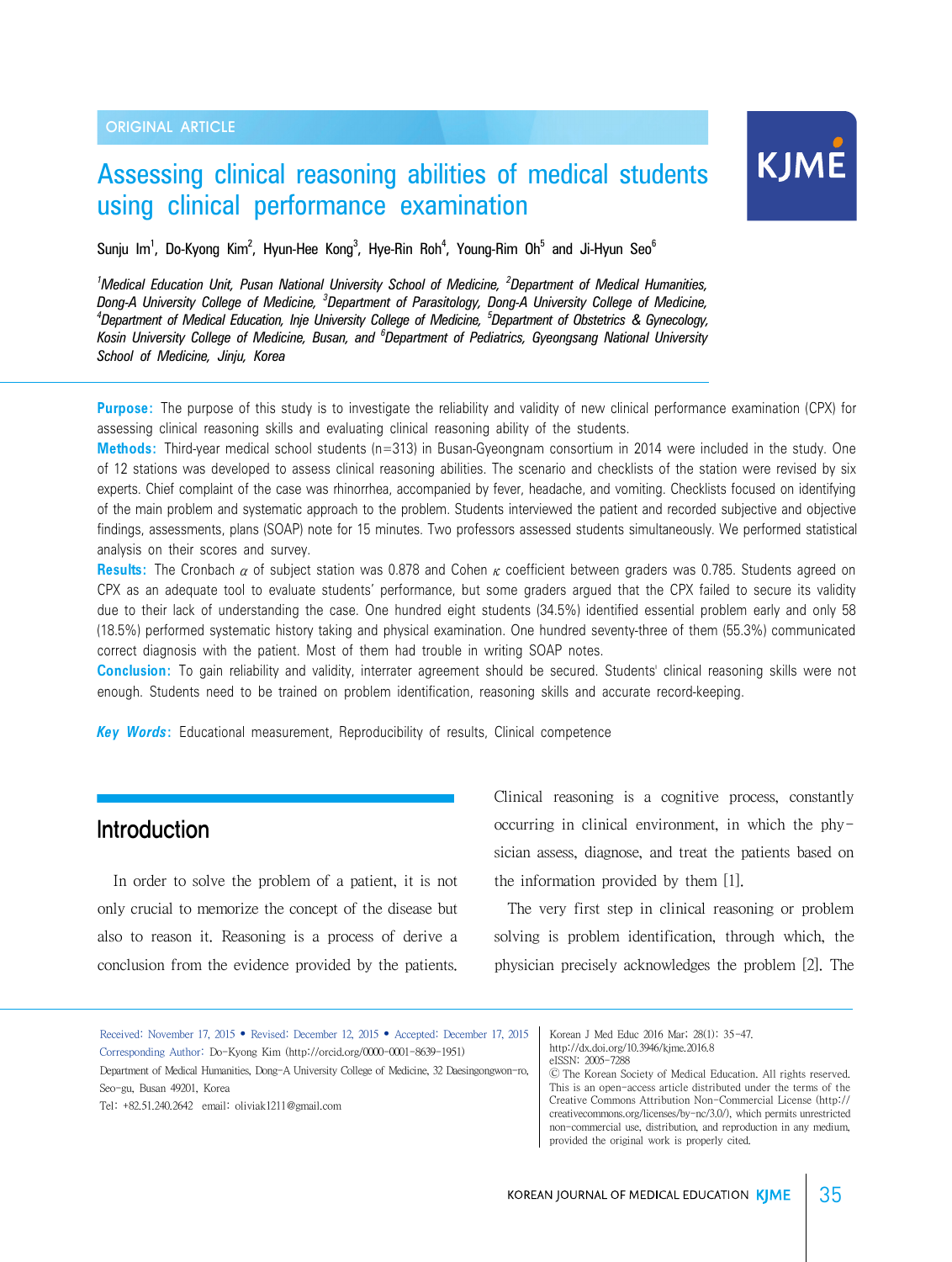patients may visit the clinic from 1 to 6 concerns [3,4], and their first complaint may not be the most significant one [5]. The patients generally speak of their problems within 60 seconds [6]. Thus, the physician should encourage the patients to unload all the problems the patient is suffering and pay full attention to the details to discover the most compelling problem [3]. Identifying the main problem must precede in order to perform effective and efficient diagnosis.

 Once the main problem has been established, it is important to obtain relevant information systematically. An expert should not exclude potential diseases of the problem one by one, but should execute forward reasoning in categorized fashion [7]. For example, if the patient has sudden rise in creatine, the physician should not rule out whether it is post-streptococcal glomerulonephritis or rhabdomyolysis, but rather assess if the underlying cause is prerenal, renal, or postrenal to be efficient [7]. Successful clinical reasoning requires the user to organize and store medical knowledge in long term memory and implement it whenever necessary. An expert distinguishes oneself from a novice in organizing and extracting necessary information [7,8].

 Evaluating the student's clinical reasoning capacity, which is identifying the main problem, systematically gathering information, and finding out appropriate diseases or categories, could suggest implication for our future educational system. Up to date, the research primarily evaluated the clinical reasoning ability of the students through written exam such as multiple choice questions, script concordance test [2]. Clinical performance examination (CPX) or objective structured clinical examination (OSCE) has been rarely utilized to evaluate clinical reasoning.

 In Korea, CPX and OSCE first introduced in 2009 has displayed positive effects, yet at the same time some negative effects on education field [9,10]. Contrary to our expectation for the students to get a fair chance to see the patient, the students wasted their time by lingering in clinical skills center or spent their time memorizing references. Instead of critically thinking and analyze the chief complaint, the student prepares a list of questions, irrelevant to the patient's symptoms. It is important to identify the problem via conversation with the patient and yet in current CPX, patient provides single clinical symptom, which makes it difficult to assess reasoning process.

 CPX allows examinee to write postencounter notes as an adjuvant tool to assess clinical reasoning. In Korea, CPX adopted interstation, where students keep a note after the patient encounter. But there is limitation to assess clinical reasoning skills using current postencounter note [9,10]. The note is comprised of patient assessment and diagnosis, treatment, education plan. This record omits history taking & physical examination and merely states conclusion, which makes it hard grade the whole process behind building the diagnosis from the interview. Although medical records take many different shapes, subjective and objective findings, assessments, plans (SOAP) note attempts to clearly deliver history & physical examination obtained from the patient and impression following it [11].

 From this study, CPX case was developed and applied to inspect students' clinical reasoning ability. The primary purpose of this research is to determine how well the case measures student's ability. This can be connected with reliability and validity of the test.

 The secondary purpose refers to estimate students' clinical reasoning capacity through developed case. This study aims at describing what percentage of students precisely identified the patient problem according to principles of problem solving process, that of students systematically approaching to chief complaint, that of students accurately recording postencounter note. The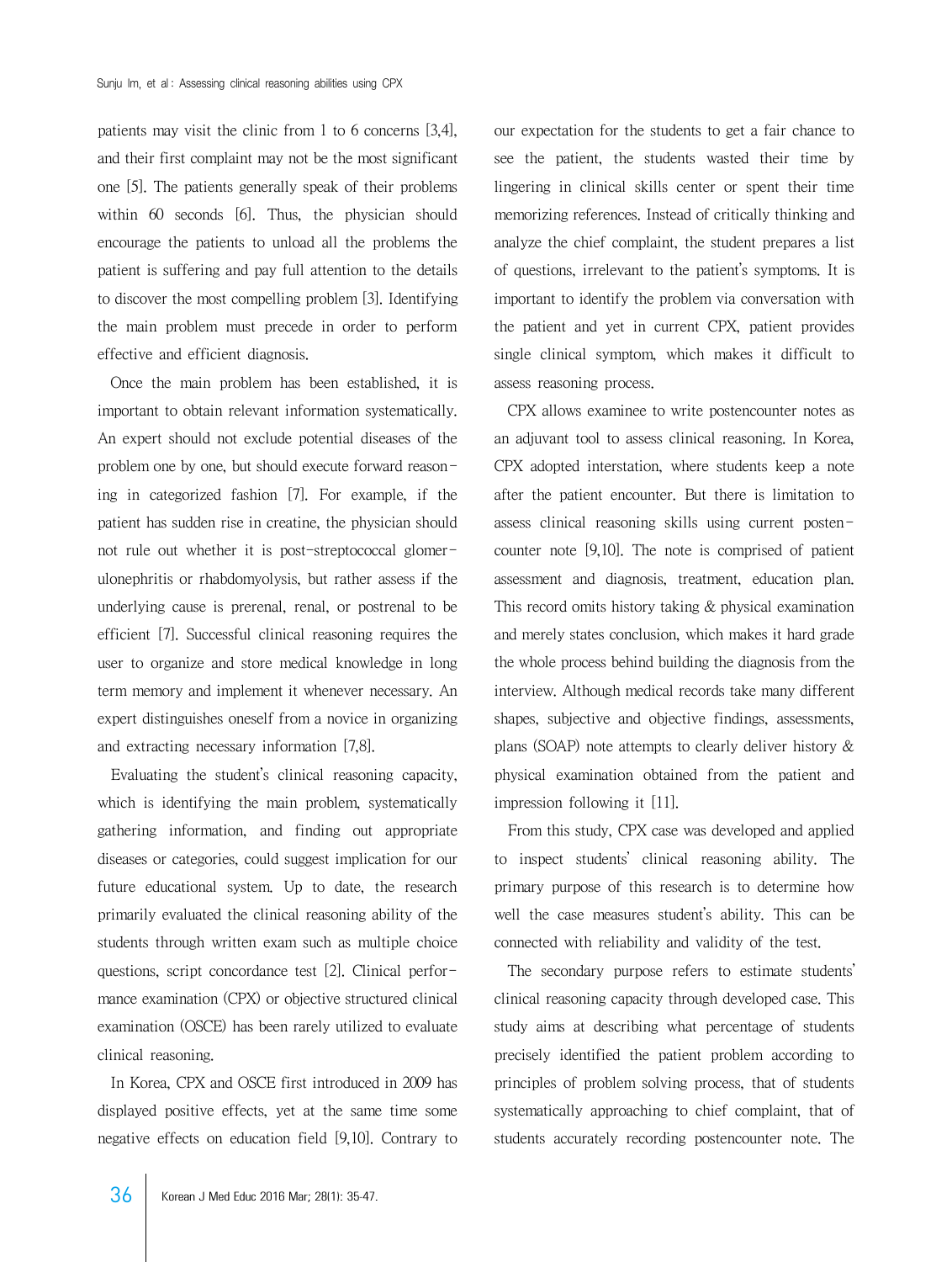data could suggest what to improve and direction in our education system.

 The purpose of this study could be summarized to the following: (1) Is CPX developed to assess clinical reasoning capacity reliable and valid? (2) How well did the students, evaluated by CPX, perform in clinical reasoning?

## Subjects and methods

## 1. Subjects

 This research was cross-sectional observational study. Subjects were 313 third-year students of five universities in Busan-Gyeongnam consortium for clinical performance examination. They have participated in joint clinical test from December 1st to 3rd of 2014. The curriculum of five universities consists of either European model of 2+4, total 6-year curriculum or American education system of 4+4, in the last four of which, the students take 2 years of classroom study then another 2 years in clinical clerkship. The third-year students has finished essential clerkship in both curriculums.

#### 2. Development of case

 The cases were invented by six researchers, belonging to Research Committee of Busan-Gyeongnam consortium for clinical performance examination. The researchers exhibit highest level of expertise in their respective field and has distinguished experience in task such as these.

 The patient of the case was a 22-year-old female with rhinorrhea. Rhinorrhea is common symptom to primary physicians and is usually associated with other clinical symptoms and thus, was viewed appropriate to evaluated the students. The first line of the patient is "I have a headache" and when the students encourage the patients to explain further, the simulated patients adds "I worry whether it is meningitis because I vomited once." And finally on the third line, the simulated patient talks about rhinorrhea. Via 15 minutes of interview with the patient, the examiner must (1) identify chief complaint, (2) enquire about patient's history and perform physical examination related to chief complaint, (3) discuss future diagnostic and therapeutic plans, (4) fill out SOAP note (Appendixes 1, 2).

 The assessment of student's performance was divided into five categories: agenda setting, history taking, patient education, clinical reasoning and with a total of 30 items, including global rating and patient-physician interaction (PPI) (Appendix 3). Clinical reasoning process focused on identifying the chief complaint early and whether history taking and physical examination were logical and systematic. The criteria of the assessment were determined after five conferences and discussions.

 As for standardized patients (SPs), four candidates were selected who have met the prerequisites: 20 hours of basic training and minimum of 3 years of service to Busan-Gyeongnam clinical performance examination. They have standardized and adjusted the case after 10 hours of case rehearsals. Via mock exam, the SP has had eight training sessions to evaluate PPI checklists.

 Two professors simultaneously graded the students in the checklists except PPI, after 1 hour of preceding education and once conformity between their scoring has been checked.

 SOAP note, drafted by the students, were checked by two researchers and judged uncertain recording by the agreement of the two.

#### 3. Examination schedule

 The exam was performed at four separate clinical skills center within universities for 3 days. The environment,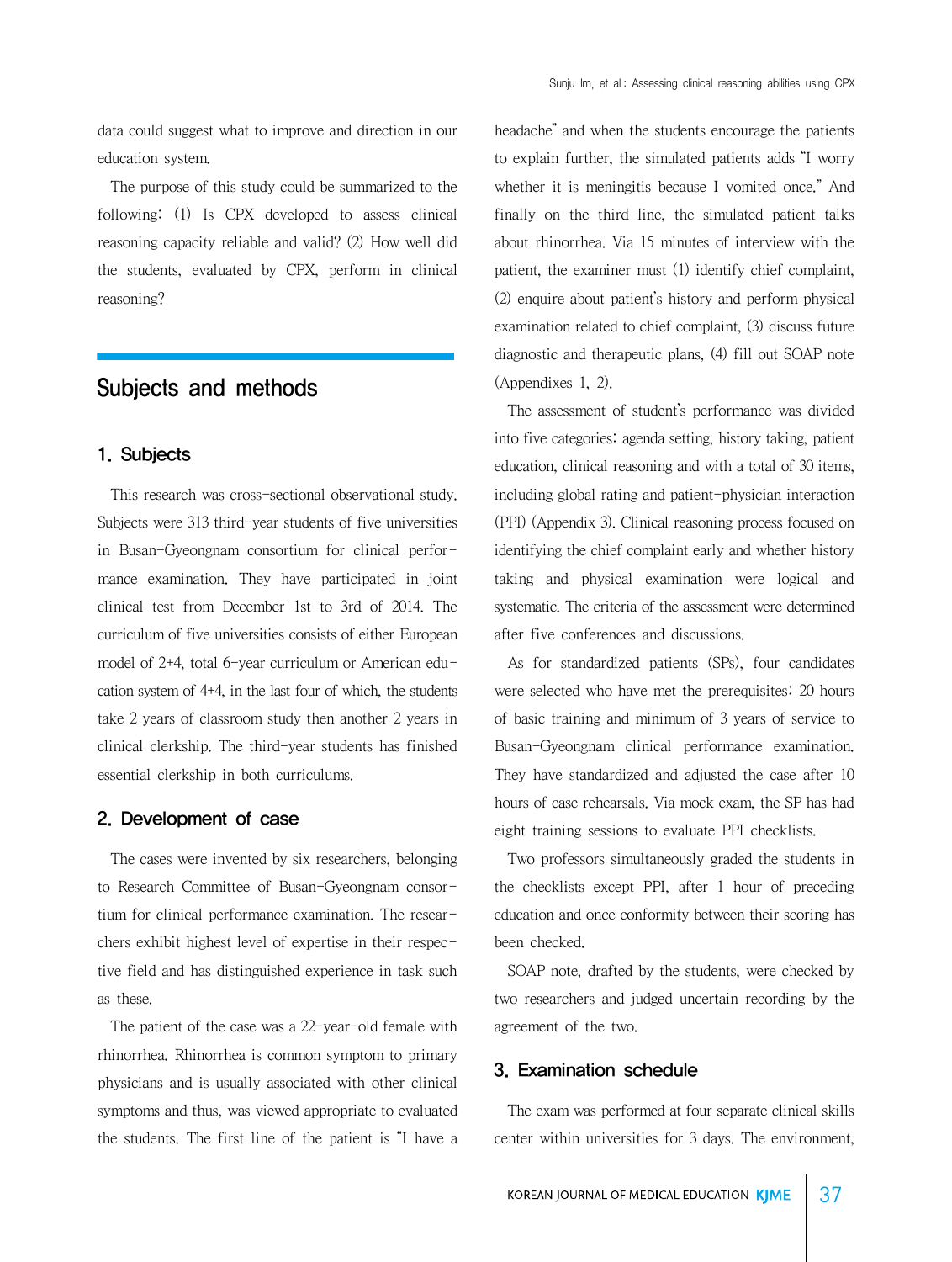training of simulated patients, broadcast system, overall management, online grading system were standardized. Six OSCE cases and six CPX cases were prepared in daily exam. Time limit for original CPX was 10 minutes while research CPX was limited to 15 minutes.

## 4. Survey

 Questionnaires for professors and students were developed to extrapolate content validity and face validity. The questionnaire enquired problem familiarity, level of difficulty, authenticity, validity of the case with four questionnaire in 5-Likert scale.

#### 5. Methods of analysis

 The reliability of the test was measured with Cronbach α value and Cohen κ coefficient was used to find degree of agreement between the examiners. Content validity and face validity utilized 5-point scoring system of survey of assessors and students and clinical reasoning capacity was based on response rate of checklists and SOAP note. The data were analyzed with SPSS version 21.0 for Windows (IBM Corp., Armonk, USA).

## **Results**

## 1. Average score for subject case

The average score for rhinorrhea case was 48.14 and

was significantly lower than average score of 58.01 of six CPX cases. The mark increased from 42.22 (first day), 46.80 (second day), 55.44 (third day). The highest score was 87.69, and the lowest was 14.31.

#### 2. Reliability analysis

 The cases were composed of 30 checklists, of which Cronbach  $\alpha$  value was 0.878. The average value for other CPX cases were 0.785. Cronbach  $\alpha$  of 12 cases in first, second, third day was 0.743, 0.672, and 0.652, respectively. Once rhinorrhea case was eliminated, overall reliability fell to 0.728, 0.634, and 0.618, respectively. The correlation coefficient of six CPX and rhinorrhea cases was 0.677. Cohen's κ coefficient between two graders was 0.785.

## 3. Validity analysis

 Students responded with problem familiarity by 3.09, level of difficulty by 3.93, and authenticity by 3.71 and validity of the case by 3.62. On the other hand, professors had negative view on validity of the cases by 2.79. Seven out of 14 professors responded negatively, three of them found it improper that rhinorrhea was not mentioned at the very first line, while other three commented it is also important to rule out meningitis (Table 1).

## 4. Clinical reasoning ability in relation to response rate

Most of the students listened to the end of the first

|  |  |  |  | Table 1. Students' and Assessors' Surveys |  |  |
|--|--|--|--|-------------------------------------------|--|--|
|--|--|--|--|-------------------------------------------|--|--|

| No. | Item                                                                            | Students $(n = 313)$ | Assessors $(n = 14)$ |
|-----|---------------------------------------------------------------------------------|----------------------|----------------------|
|     | The case was familiar to perform (problem familiarity)                          | 3.09                 | 2.50                 |
|     | The case was difficult than traditional CPX cases (level of difficulty)         | 3.93                 | 3.50                 |
|     | The case was authentic than traditional CPX cases (authenticity)                | 3.71                 | 3.36                 |
| 4   | The case was appropriate to assess student's performance (validity of the case) | 3.62                 | 2.79                 |

Data are presented as averages of 5-point Likert scale. CPX: Clinical performance examination.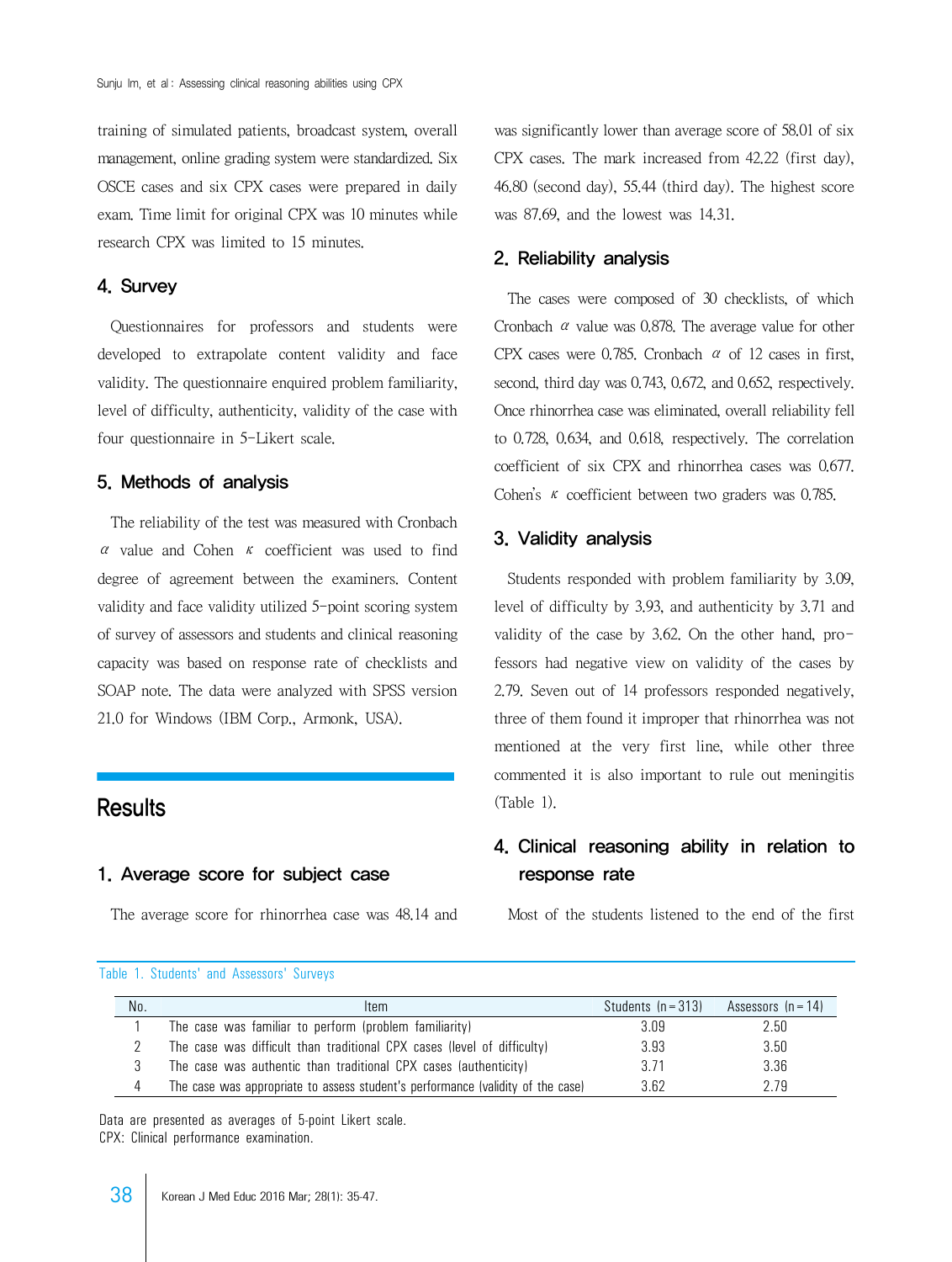line of the patient (94.2%). Students realized patient's concern about meningitis in early stage of the convertsation (97.4%, 305 students), while 232 students (74.1%) checked neck stiffness, and 248 students (79.2%) explained unlikeliness of meningitis to the patient (Table 2).

 Two hundred seventy-nine students (89.1%) knew patient's rhinorrhea during the interview. One hundred eight students (34.5%) clarified rhinorrhea at the early stage, and 58 students (18.5%) performed sound history taking and physical examination to find out cause of rhinorrhea. One hundred seventy-eight students (55.3%) explained to the patient that common cold was the cause

of rhinorrhea (Table 2).

## 5. Clinical reasoning capacity based on SOAP note

 Based on SOAP note, 108 out of 313 students (34.5%) recorded concern about meningitis on subjective (S) section. Two hundred thirty-six students (75.4%) wrote down rhinorrhea and 61 students among them (19.5%) classified rhinorrhea as main symptom. In objective (O) section, 157 students (50.2%), 60 students (19.2%), 43 students (13.8%) performed neck stiffness test, nasal speculum examination, and throat examination. One

#### Table 2. Students' Performance according to Checklists (n=313)

|                                             | Yes              | No               |
|---------------------------------------------|------------------|------------------|
| Finish first line                           | 295 (94.2)       | 18 (5.8)         |
| Concern about meningitis                    |                  |                  |
| Know it in the early phase of interview     | 305(97.4)        | 8(2.6)           |
| Perform neck stiffness                      | 232 (74.1)       | 81 (25.9)        |
| Explain low possibility                     | 248 (79.2)       | 65 (20.8)        |
| Rhinorrhea                                  |                  |                  |
| Know it                                     | 279 (89.1)       | 34 (10.9)        |
| Identify it in the early phase of interview | 108 $(34.5)^{a}$ | 205 $(65.5)^{b}$ |
| Perform systematic interview                | 58 $(18.5)^{a}$  | 255 (81.5)       |
| Explain possibility of common cold          | 173 (55.3)       | 140 (44.7)       |

Data are presented as number (%).

 $a$ <sup>1</sup>They meant "doing properly",  $b$ <sup>1</sup>lt was included "doing properly" (117, 37.4%) and "not doing" (88, 28.1%).

#### Table 3. Comparison of Performance between Checklists and SOAP Notes (n=313)

|                                        | Performance | Recording  | Recording <sup>a)</sup> |
|----------------------------------------|-------------|------------|-------------------------|
| Agenda setting & history taking        |             |            |                         |
| Concern about meningitis               | 305 (97.4)  | 108 (34.5) | 105 (34.4)              |
| Know rhinorrhea                        | 279 (89.1)  | 236 (75.4) | 221 (79.2)              |
| Identify rhinorrhea as chief complaint | 108 (34.5)  | 61 (19.5)  | 35 (32.4)               |
| Physical examination <sup>b)</sup>     |             |            |                         |
| Neck stiffness                         | 232 (74.1)  | 157 (50.2) | 151 (65.1)              |
| Nasal speculum examination             | 101(29.3)   | 60 (19.1)  | 59 (58.4)               |
| Throat examination                     | 263 (84.0)  | 43 (13.7)  | 41 (15.6)               |
| Patient education                      |             |            |                         |
| Possibility of common cold             | 173 (55.3)  | 158 (50.5) | 122 (70.5)              |

Data are presented as number (%).

SOAP: Subjective and objective findings, assessments, plans.

a)Students actually kept a record of what they performed, <sup>b)</sup>They were included "doing properly" and "doing improperly."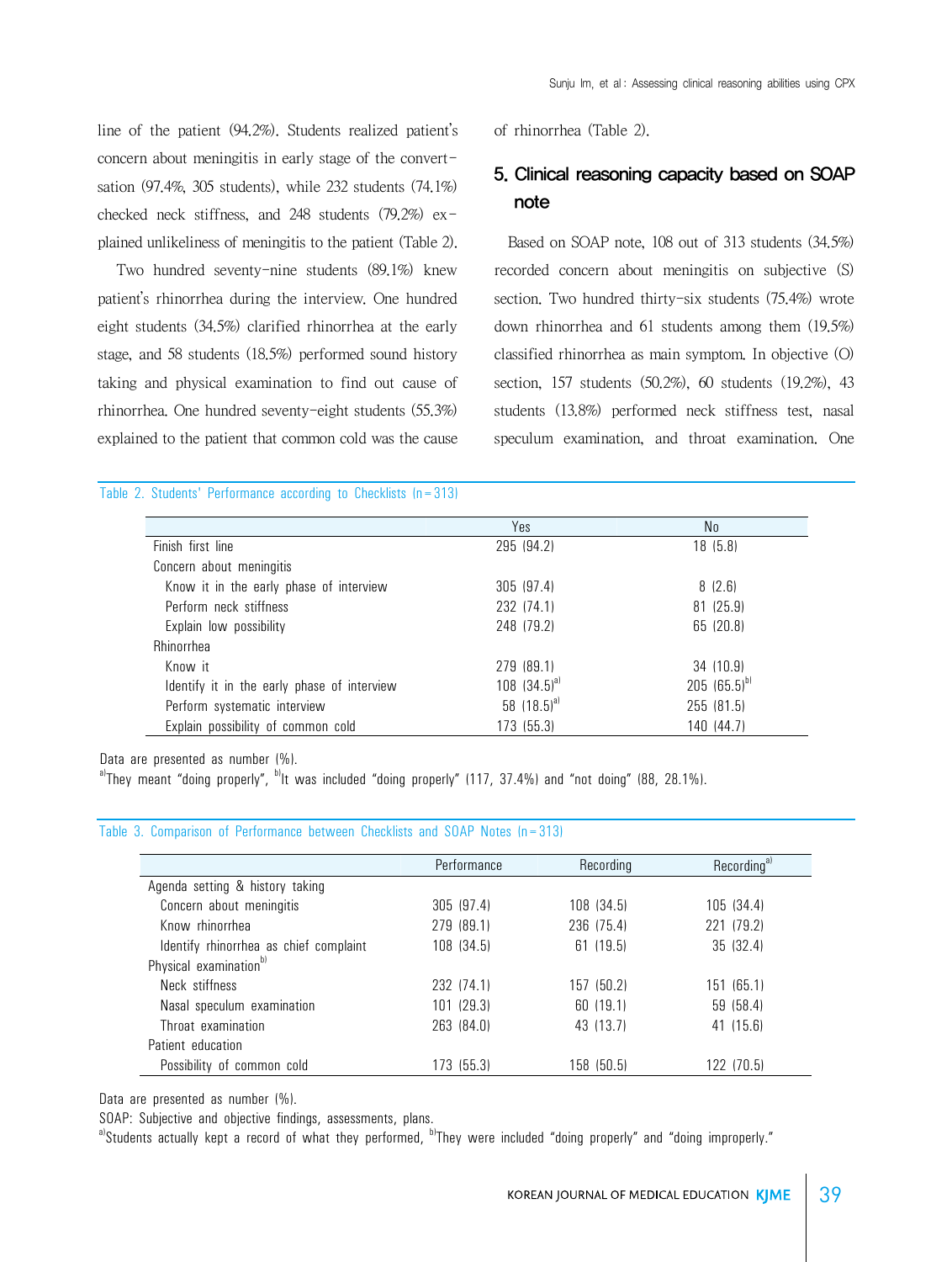|                                               | Recording: wrote common cold as first impression | Total |     |
|-----------------------------------------------|--------------------------------------------------|-------|-----|
|                                               | Yes                                              | Nο    |     |
| Checklist: "rhinorrhea is due to common cold" |                                                  |       |     |
| Yes                                           | 122                                              | h1    | 173 |
| No                                            | 36                                               | 104   | 140 |
| Total                                         | 158                                              | 155   | 313 |

#### Table 4. Students' Clinical Reasoning Abilities according to Checklists and Recordings

hundred fifty-eight students (50.5%) wrote common cold as first impression (Table 3).

 We also checked whether students actually kept a record of what they performed. Of those who realized the patient was worried about meningitis 34.4% took note on patient's concern in S section. Among the 108 students who acknowledged rhinorrhea as the chief complaint, 35 (32.4%) write it down as the chief complaint. Among the students who performed physical examination, 50.2%, 19.2%, and 13.8% wrote neck stiffness test, nasal speculum test, and throat examination down in O section, respectively. One hundred fifty-eight students (50.5%) wrote common cold as first impression. Fifty-one students explained common cold as impression did not record it. Thirty-six students who did not explain common cold wrote down common cold as first impression (Table 4).

## **Discussion**

 The primary objective in this research was investigate reliability and validity of CPX cases developed to evaluate clinical reasoning capacity. Cronbach  $\alpha$  across the items within the CPX was 0.878, and overall reliability was diminished to when rhinorrhea case was excluded. Cohen  $\kappa$  coefficient between two graders was 0.785.

 Our result on reliability is higher than the one reported by Brannick et al. (0.878 vs. 0.78) [12] but our results on intergrader agreement is lower (0.785 vs. 0.89). In the same research, the number of graders and communication checklists increased reliability [12]. In this research, reliability was reinforced by two graders and training SPs to assess accurately students' communication ability (PPI). Relatively lower agreement between graders could be attributed to lack of orientation about the case, because it was performed an hour earlier for security purposes.

 Pell et al. [13] reported that change in overall reliability should be observed when a certain case was removed. It needed to modify the case when removal of the case increases the reliability. When Cronbach value is low and elimination of a certain case increases the reliability, the case might be measuring different content, or be error in case design, or the students might be taught in different fashion, or the evaluators might not assess to designed criteria. This case, although distinguished its content and format from other cases, contributes significantly to overall reliability. This indicates that the case was measuring essentially similar contents with other cases, and that no major error was present, the students learned about the contents, and the evaluators were judging based on the criteria. The score of this case and the total score of CPX has high correlation coefficient of 0.677, which can be translated to low case specificity and conformity in assessment objectives despite the new format.

 From the survey, students thought that the rhinorrhea case, when compared to traditional CPX cases, was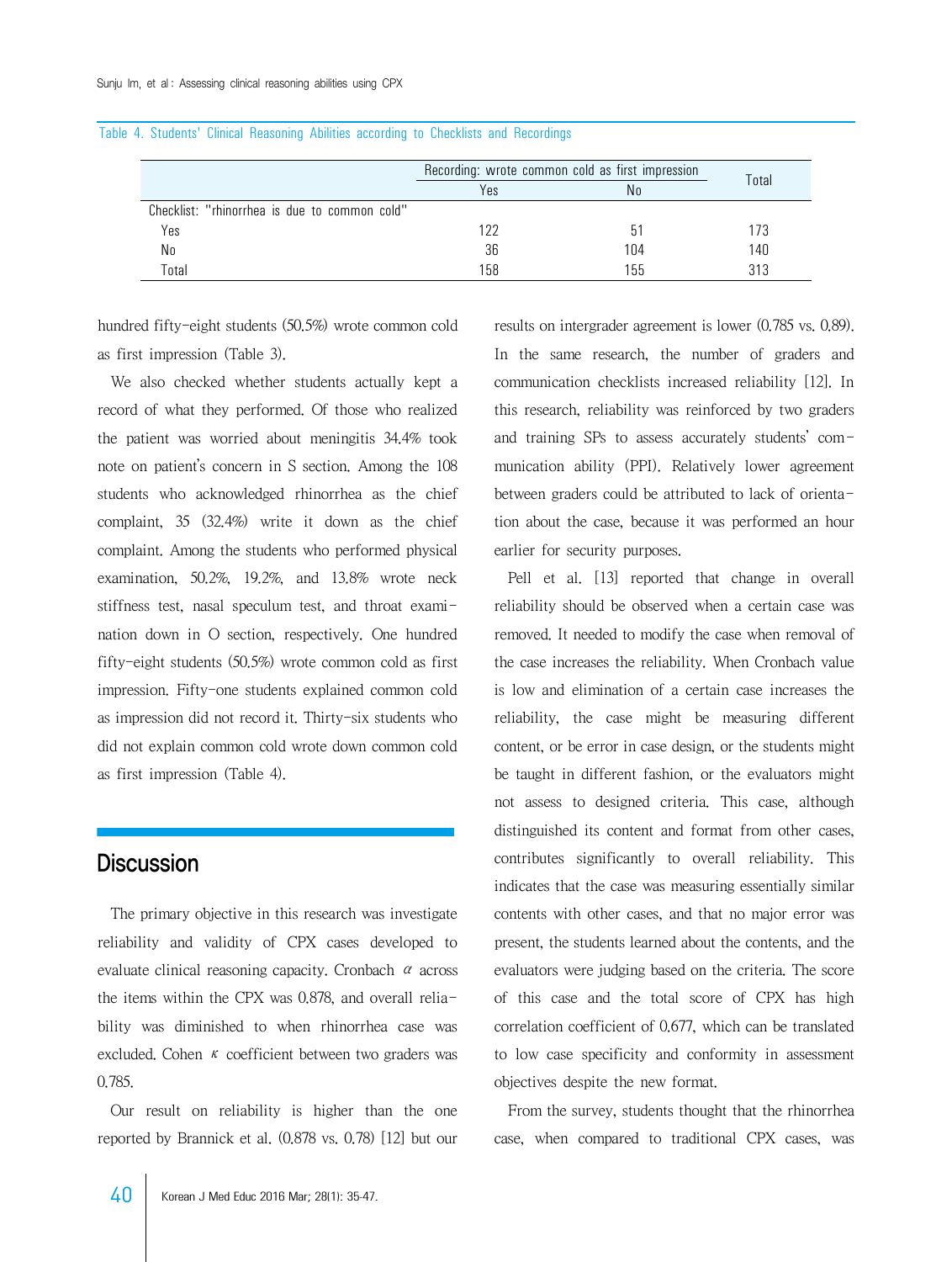unfamiliar (3.09) more difficult (3.93) more authentic (3.71) and appropriate to assess clinical performance level (3.62). On the other hand, professors found it inappropriate to evaluate clinical performance level (2.79). One of the reasons behind unfavorable response was rhinorrhea symptom was not presented at the very first line. The script was designed to presents rhinorrhea on the third line so as to assess whether students can pay attention to patient's history and figure out chief complaint. The argument that this case presentation is unsuitable because the first line does not manifest the main problem seems to overlook this arrangement. It appears to be necessary to provide sufficient time to educate the graders and spell out the objective of this exam.

 Another controversy rose from not having enough meningitis checklists. The patient's most concern was meningitis and meningitis could be serious condition than rhinorrhea, it is necessary for students to put emphasis on ruling out meningitis. It is true that checklists to make a differential diagnosis on meningitis was relatively short. It seems necessary to make symptoms or diseases not differ so much in terms of severity.

 The secondary purpose of this study is to evaluate clinical reasoning capacity. In this case, the capacity is determined by whether student can identify rhinorrhea as a chief complaint in meningitis-fearing patient, make a systemic approach to rhinorrhea, disprove meningitis and record their performance. Consequently, it came to our understanding that the students cannot pinpoint patient's chief complaint (34.5%), is unable to make systemic approach (18.5%) and has difficulty filling out SOAP note.

 Thirty-four students (10.9%) were unable to find out the patient had rhinorrhea until the end of the interview. These students assumed the first complaint patient commented to be chief complaint and failed to encourage patient to unravel all of patient's symptoms. Previous CPX students feel comfortable at, allowed student to identify chief complaint without further inquiries. This probably has contributed to failure of some students.

 Even after students succeeded in listening to all of patient's problem, a number of students failed to identify the chief complaint and ended up history taking in all of the symptoms. In other words, 117 students (37.4%) threw questions about fever, headache, vomiting and every possible symptoms until they came across rhinorrhea then identified it as their chief complaint. Only 34.5% of the students identified rhinorrhea as chief complaint in early interview and concentrate it. The predicament was evident on the survey. Students found rhinorrhea case harder than previous cases (3.93) since the students were likely to get lost when there are more than one symptoms.

This phenomenon was also reported in other documentation where students focused only on first complaint, or deviated to other symptoms than the chief complaint [14,15].

 Identifying rhinorrhea as chief complaint is one thing but systematically approach to rhinorrhea was another (58 students, 18.5%). Systematical approach to the disease is not about ruling out underlying causes one by one. It is distinguishing the cause into two categories: allergic rhinitis to infectious rhinitis, then if infection is suspicious, student can narrow it down to possible underlying cause. This type of approach involves clinical reasoning process based on schema, structured thinking algorithm. It has been reported that students are better at storing medical knowledge and making diagnosis with it, if the knowledge is learnt with schema [16,17]. Instead, students examine according to their question lists based on impressions associated with each symptom [18].

Although only 29.3% of the students performed nasal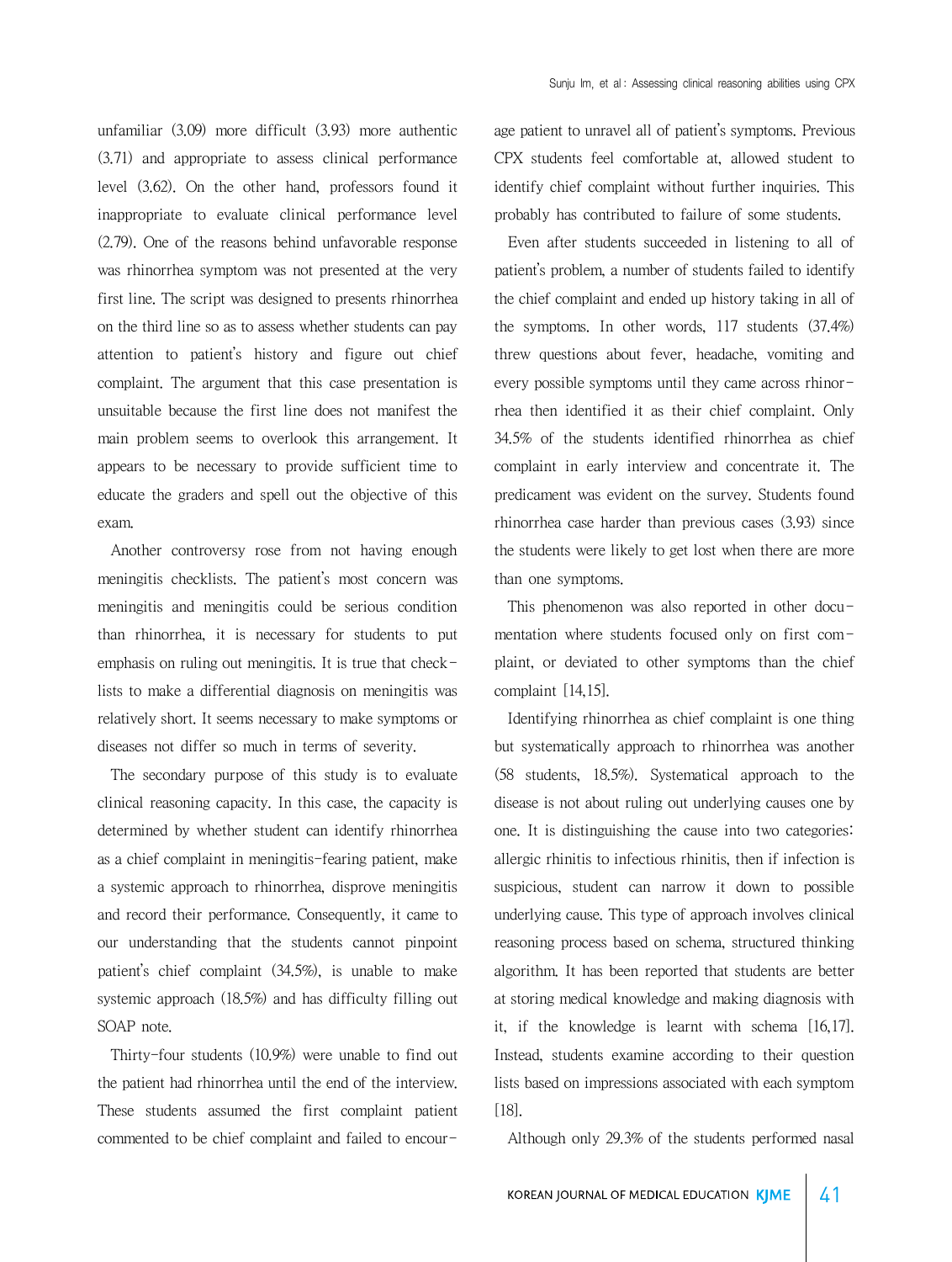speculum test, neck stiffness test and throat examination was performed 74.1% and 84.0%, respectively. Forty-one students of 263 students who performed throat examination wrote it down in SOAP note. This data implies that student performed this test not because they tried to screen pharyngeal injection or post nasal drip but as a routine examination and this might be an explanation to such a high performance rate. Yudkowsky et al. [19] claims that head to toe physical examination irrelevant to the context of the case, not to point out the cause of the disease deteriorates the efficiency of physical examination, give negative impact to learning, especially in terms of reliability and validity. Wilkerson & Lee [20] states that physical examination in CPX has no correlation to physical examination in OSCE and reports the score of CPX examination similar to that of OSCE was lower than that of OSCE. This results indicate students does not lack in their ability to perform simply but ignores necessary physical examination or cannot squeeze it in time limit. Therefore, physical examination must incorporate clinical reasoning ability, and students must be taught the reason and purpose behind serving certain physical examination [19,20].

 A considerable number of students (15.6%-79.2%) who performed physical examination recorded it, illustrating that students had difficulty in filling SOAP notes. Most of the students was aware of patient's concern about meningitis, yet only one-third recorded it. Students remained negligent on patient's feeling and expectation by showing tendency to not discuss worries of the patients and overlook it [21]. Although students could recognized rhinorrhea as chief complaint, fewer students wrote it down (35 out of 108 students). Some students did not concentrate on rhinorrhea during the interview but realized it after the interview, then wrote it down.

 The students who made their final diagnosis as common cold were two-thirds (209 out of 313 students).

Although 122 students both mentioned and recorded it as common cold, 51 students mentioned yet not recorded it and 36 students did not mention it but recorded it. Disagreement between performance and recording was shown. It is imperative to emphasize on recording what has been explained to the patient and vice versa. Students had hard time when to fill out postencounter note. During or after the interview, most of them was not comfortable filling note out in front of the patient. Recently, the need for postencounter note is being stressed, and the education on it does not seem to be sufficient. It seems necessary to understand intellectual level of the student and to provide feedback by students filling it out. Students should be disciplined on how to keep a precise record on significant information, perform clinical reasoning based on it and share the information with the patient.

 From this study, we can safely conclude the following. First of all, students need to be disciplined on identifying patient's problem accurately and promptly. Both doctor's impression and patient's concern must be considered to extrapolate chief complaint. Secondly, systematical approach toward patient's main symptom is necessary and schema could come in handy. Thirdly, physical examination should not be performed in head to toe fashion but must be linked with clinical reasoning process. Fourthly, students must appreciate the importance of postencounter note and should devote oneself to fill it out precisely and thoroughly based on the interview.

 This research attempted to assess clinical reasoning capacity of the students using CPX and can be concluded that CPX is possible methods, once reliability and validity could be reinforced. On top of it, we tried to propose a new direction in our education system. We hope to refine this program to evaluate clinical reasoning skills of the students most accurately and have positive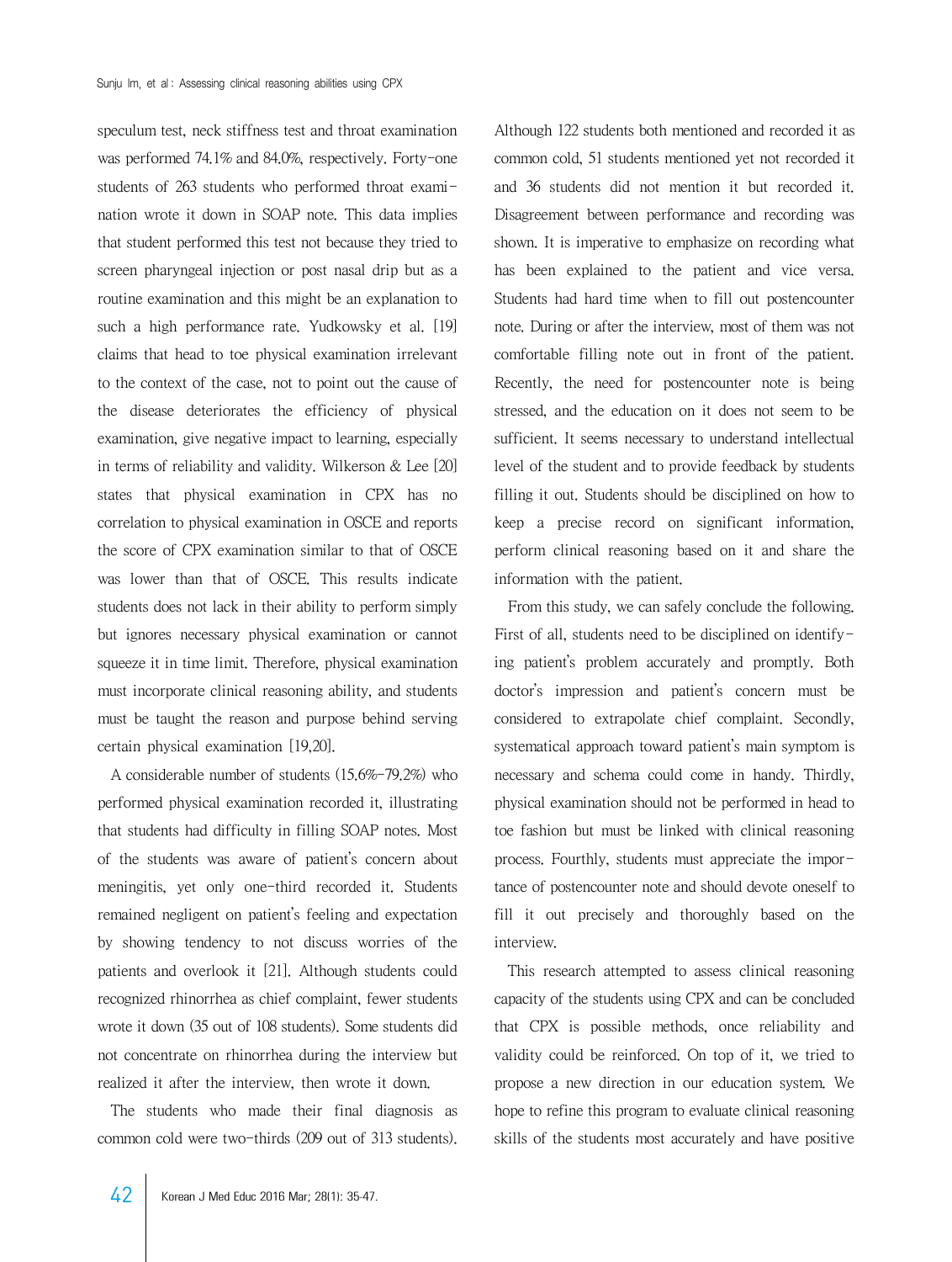influence in educational system.

Acknowledgements: None. Funding: None. Conflicts of interest: None.

## References

- 1. Hrynchak P, Takahashi SG, Nayer M. Key-feature questions for assessment of clinical reasoning: a literature review. Med Educ 2014; 48: 870-883.
- 2. Groves M, O'Rourke P, Alexander H. Clinical reasoning: the relative contribution of identification, interpretation and hypothesis errors to misdiagnosis. Med Teach 2003; 25: 621-625.
- 3. Mauksch LB, Dugdale DC, Dodson S, Epstein R. Relationship, communication, and efficiency in the medical encounter: creating a clinical model from a literature review. Arch Intern Med 2008; 168: 1387- 1395.
- 4. Beasley JW, Hankey TH, Erickson R, Stange KC, Mundt M, Elliott M, Wiesen P, Bobula J. How many problems do family physicians manage at each encounter? A WReN study. Ann Fam Med 2004; 2: 405-410.
- 5. Baker LH, O'connell D, Platt FW. "What else?" Setting the agenda for the clinical interview. Ann Intern Med 2005; 143: 766-770.
- 6. Beckman HB, Frankel RM. The effect of physician behavior on the collection of data. Ann Intern Med 1984; 101: 692-696.
- 7. Mandin H, Jones A, Woloschuk W, Harasym P. Helping students learn to think like experts when solving clinical problems. Acad Med 1997; 72: 173-179.
- 8. Harasym PH, Tsai TC, Hemmati P. Current trends in developing medical students' critical thinking abilities.

Kaohsiung J Med Sci 2008; 24: 341-355.

- 9. Park HK. The impact of introducing the Korean Medical Licensing Examination clinical skills assessment on medical education. J Korean Med Assoc 2012; 55: 116-123.
- 10. Kim JH. The effects and challenges of clinical skills assessment in the Korean Medical License Examination. Korean Med Educ Rev 2013; 15: 136-143.
- 11. Coulehan JL, Block MR. The medical interview: mastering skills for clinical practice. 5th ed. Philadelphia, USA: F.A. Davis; 2006. p 45-139.
- 12. Brannick MT, Erol-Korkmaz HT, Prewett M. A systematic review of the reliability of objective structured clinical examination scores. Med Educ 2011; 45: 1181-1189.
- 13. Pell G, Fuller R, Homer M, Roberts T; International Association for Medical Education. How to measure the quality of the OSCE: a review of metrics – AMEE guide no. 49. Med Teach 2010; 32: 802-811.
- 14. Roh H, Park KH, Jeon YJ, Park SG, Lee J. Medical students' agenda-setting abilities during medical interviews. Korean J Med Educ 2015; 27: 77-86.
- 15. Mavis BE, Wagner DP, Henry RC, Carravallah L, Gold J, Maurer J, Mohmand A, Osuch J, Roskos S, Saxe A, Sousa A, Prins VW. Documenting clinical performance problems among medical students: feedback for learner remediation and curriculum enhancement. Med Educ Online 2013; 18: 20598
- 16. Woloschuk W, Harasym P, Mandin H, Jones A. Use of scheme-based problem solving: an evaluation of the implementation and utilization of schemes in a clinical presentation curriculum. Med Educ 2000; 34: 437-442.
- 17. Blissett S, Cavalcanti RB, Sibbald M. Should we teach using schemas? Evidence from a randomised trial. Med Educ 2012; 46: 815-822.
- 18. Hauer KE, Teherani A, Kerr KM, O'Sullivan PS, Irby DM. Student performance problems in medical school clinical skills assessments. Acad Med 2007; 82(10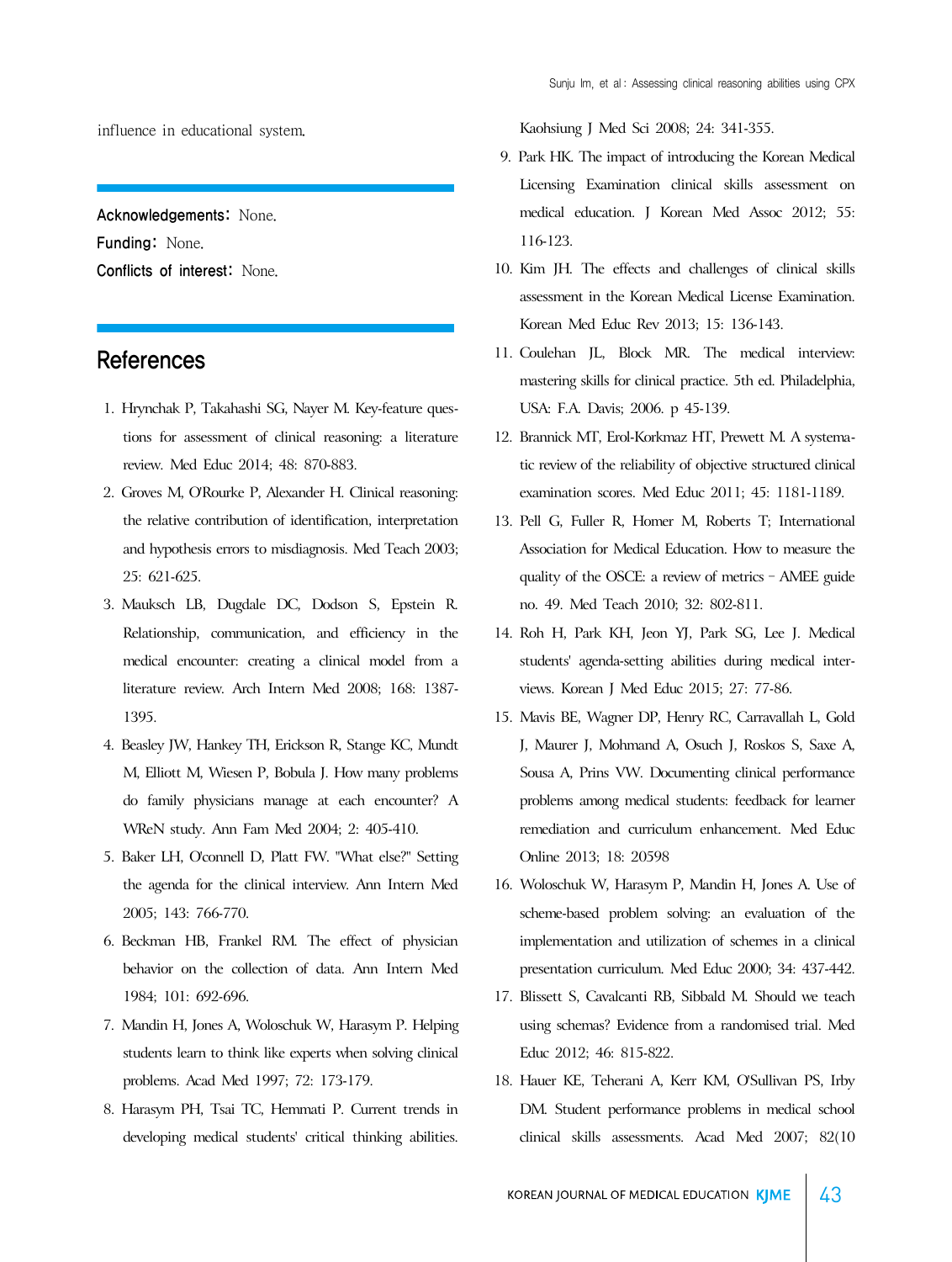Suppl):S69-S72.

- 19. Yudkowsky R, Otaki J, Lowenstein T, Riddle J, Nishigori H, Bordage G. A hypothesis-driven physical examination learning and assessment procedure for medical students: initial validity evidence. Med Educ 2009; 43: 729-740.
- 20. Wilkerson L, Lee M. Assessing physical examination

skills of senior medical students: knowing how versus knowing when. Acad Med 2003; 78: S30-S32.

21. Maguire P, Fairbairn S, Fletcher C. Consultation skills of young doctors: II--Most young doctors are bad at giving information. Br Med J (Clin Res Ed) 1986; 292: 1576-1578.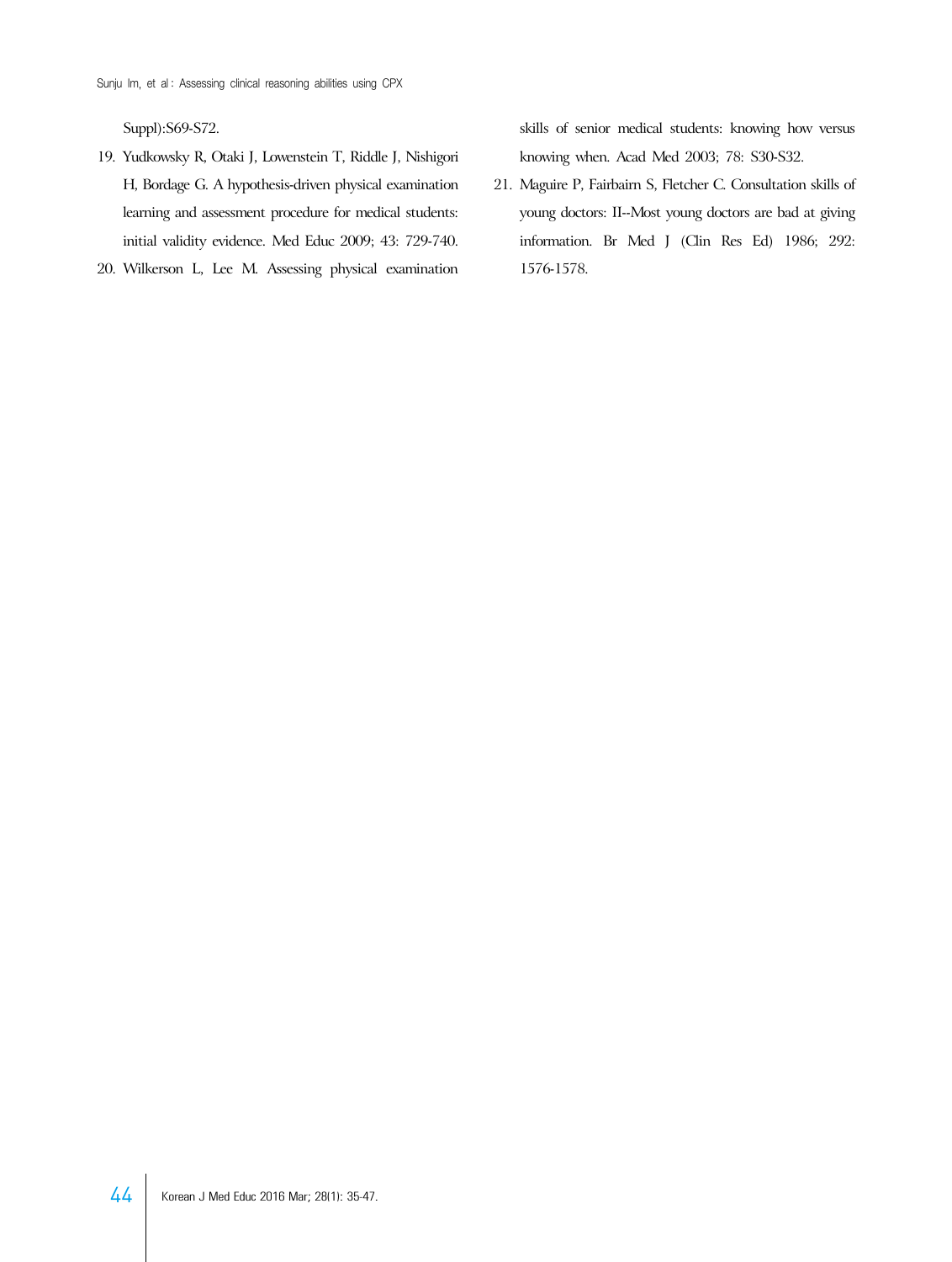#### Appendix 1. Door Instruction

A 22-year-old female Young-Mi Kim (patient number: 14678) <Vital sign> BP: 110/80 mm Hg HR: 80/min RR: 16/min BT: 36.8°C Applicant has 15 minutes to - identify chief complaint - perform history taking and physical examination related to chief complaint - discuss diagnosis and treatment with the patient - complete SOAP note during the interview

#### Appendix 2. Doctor's Questions and Patient's Answers in the Early Phase of Interview: Agenda Setting

| Doctor                                         | Patient                                                                                                                                                                                                   |  |  |
|------------------------------------------------|-----------------------------------------------------------------------------------------------------------------------------------------------------------------------------------------------------------|--|--|
| What brought you here?                         | (first line) I had fever two days ago, It came with a headache Hmm (hesitates<br>and slowly speaks) I took some tyrenols and felt better. Headache was gone<br>and fever came down.                       |  |  |
| Alright, please continue? (And then $\cdots$ ) | (second line) But here's the thing. I vomited once yesterday. I was terrified<br>if it was meningitis. One of my friend was admitted with it recently, and what<br>am going through look exactly like it. |  |  |
| Is there anything else that is bothering you?  | (third line) I have runny nose and stuffy nose.                                                                                                                                                           |  |  |
| Oh I see. Anything else you would like to add? | No, that is it.                                                                                                                                                                                           |  |  |
| Please tell me more about your runny nose.     | It came along with the headache and fever. All other symptoms faded yet this<br>still persists.                                                                                                           |  |  |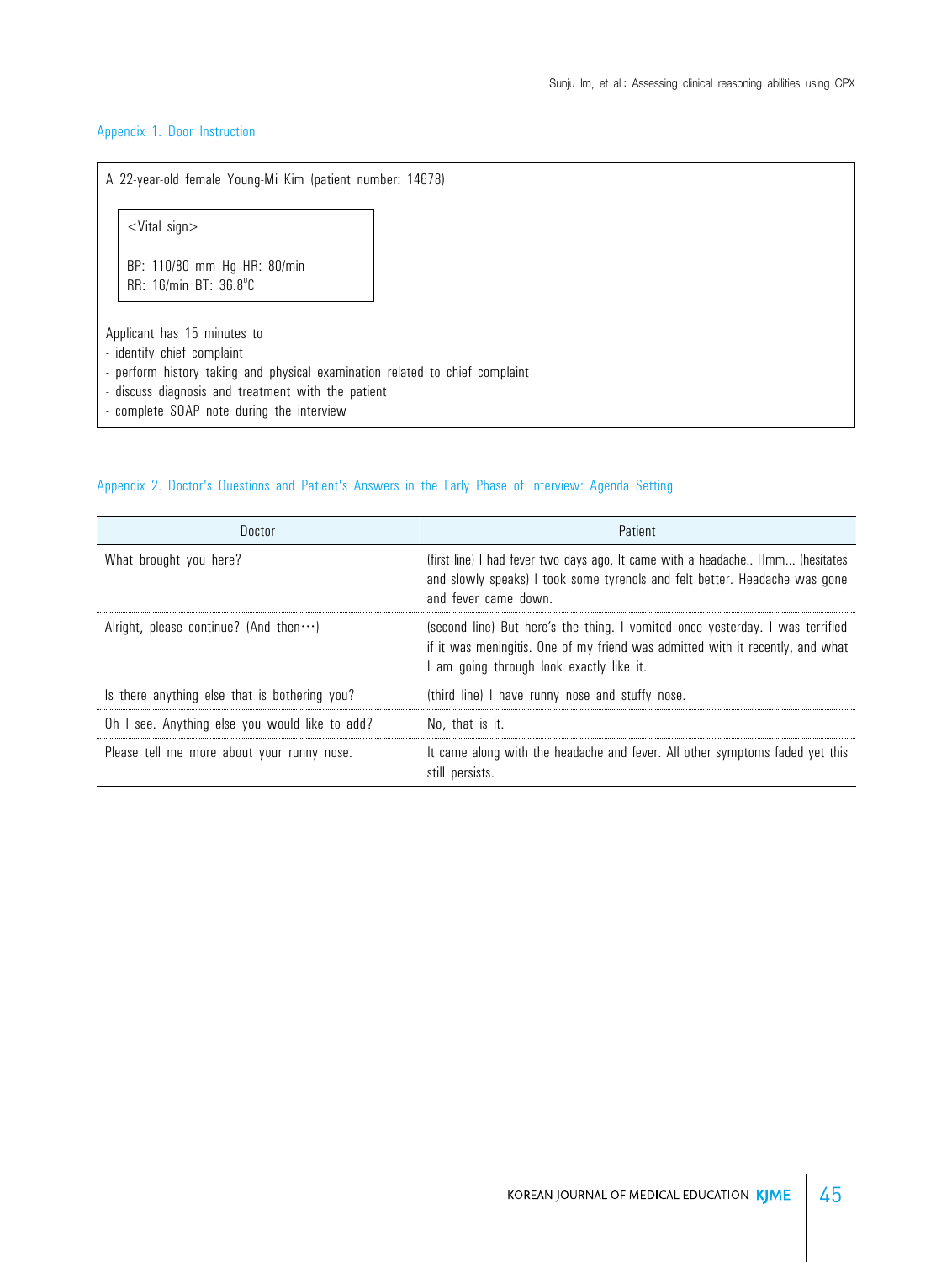## Appendix 3. Checklists

|                         | Agenda setting                                                                  |                | Yes              | N <sub>0</sub> |
|-------------------------|---------------------------------------------------------------------------------|----------------|------------------|----------------|
| 1                       | Finished first line                                                             |                |                  |                |
| 2                       | Showed concern about meningitis early in the interview                          |                |                  |                |
| 3                       | Has runny nose                                                                  |                |                  |                |
|                         | History taking                                                                  |                | Yes              | N <sub>0</sub> |
|                         | Chief complaint                                                                 |                |                  |                |
| 4                       | No head truama                                                                  |                |                  |                |
|                         | Allergic/non-allergic                                                           |                |                  |                |
| 5                       | Rhinorrhea independent from location or season                                  |                |                  |                |
| 6                       | Sneezing nor itching                                                            |                |                  |                |
| 7                       | No concurrent allergic disease (rhinitis/atopic dermatitis/asthma)              |                |                  |                |
| 8                       | No family member suffering allergic disease (rhinitis/atopic dermatitis/asthma) |                |                  |                |
|                         | Infection/non-infection                                                         |                |                  |                |
| 9                       | Color change from transparent to white                                          |                |                  |                |
| 10                      | Recently suffered sore throat, common cold                                      |                |                  |                |
| 11                      | Runny nose from both sides                                                      |                |                  |                |
|                         | Physical examination                                                            | Doing properly | Doing improperly | Not doing      |
|                         | Allergic/non-allergic                                                           |                |                  |                |
| 12                      | Checked under the eyes and nasal ridge                                          |                |                  |                |
|                         | Infection/non-infection                                                         |                |                  |                |
| 13                      | Nasal speculum test                                                             |                |                  |                |
|                         | Doing properly:                                                                 |                |                  |                |
|                         | 1 Insert nasal speculum closed                                                  |                |                  |                |
|                         | 2 Used penlight to observe (card dispensed)                                     |                |                  |                |
| 14                      | Bilateral compression of cheek bone                                             |                |                  |                |
|                         | Doing properly:                                                                 |                |                  |                |
|                         | 1 Compressed cheek bones below the eyes                                         |                |                  |                |
| 15                      | Throat examination                                                              |                |                  |                |
|                         | Doing properly:                                                                 |                |                  |                |
|                         | 1 Open mouth                                                                    |                |                  |                |
|                         | 2 Compress tongue                                                               |                |                  |                |
|                         | 3 Say 'Ah'                                                                      |                |                  |                |
|                         | 4 Shine light                                                                   |                |                  |                |
| <b>Meningitis</b><br>16 | Neck stiffness                                                                  |                |                  |                |
|                         | Doing properly:                                                                 |                |                  |                |
|                         | 1 Supine position                                                               |                |                  |                |
|                         | 2 One hand under patient's head                                                 |                |                  |                |
|                         | 3) Flexes neck                                                                  |                |                  |                |
| 17                      | Hemiplegia                                                                      |                |                  |                |
|                         | Doing properly:                                                                 |                |                  |                |
|                         | 1 Checked ankle, knee, elbow, wrist                                             |                |                  |                |
|                         | 2 Flex and extend with opposing force                                           |                |                  |                |
|                         | 3 Compare both sides                                                            |                |                  |                |
| 18                      | Proficiency of physical examination                                             |                |                  |                |
|                         | Doing properly:                                                                 |                |                  |                |
|                         | 1) Displayed expertise in diagnosis and physical examination                    |                |                  |                |